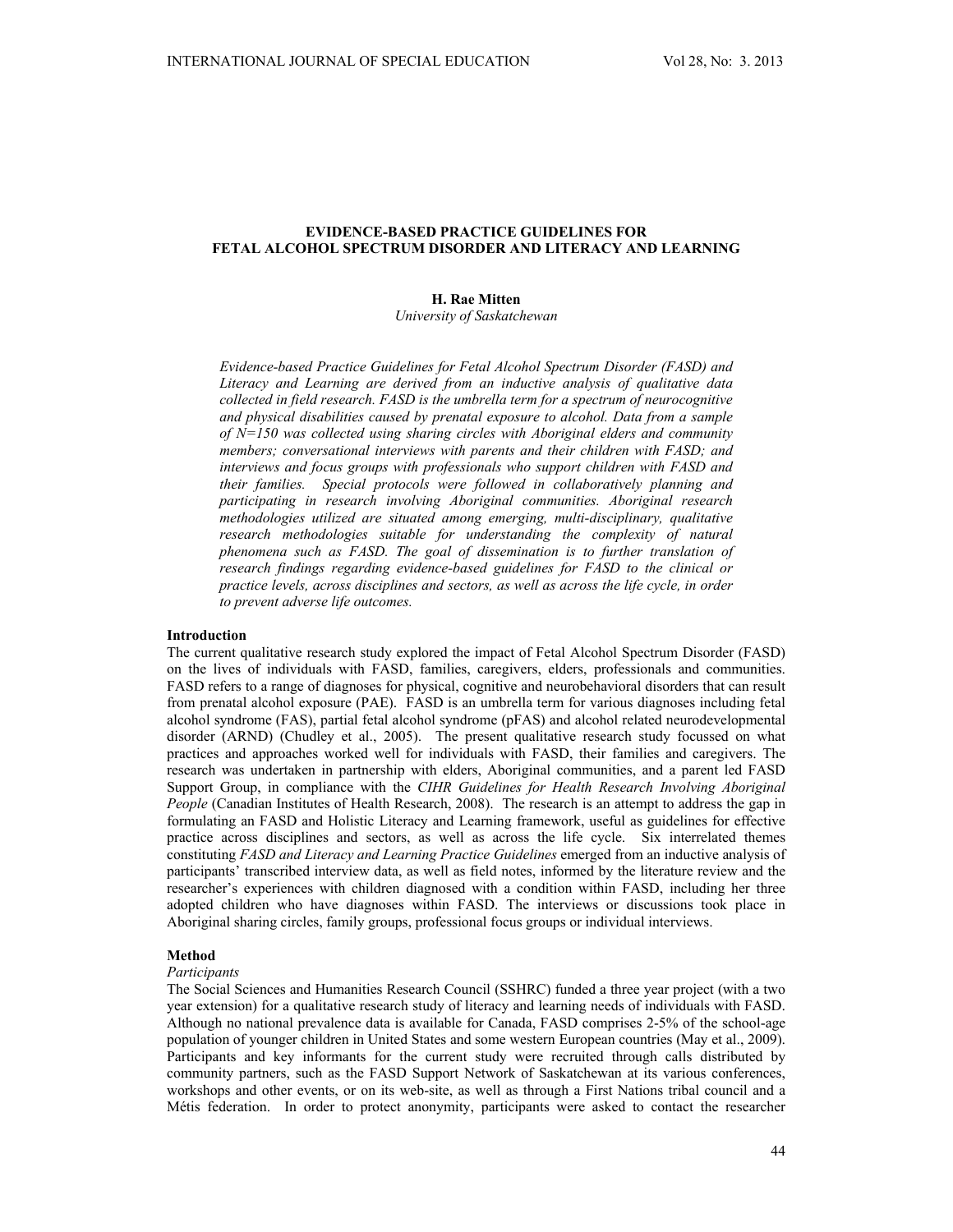directly and accordingly researcher contact information was provided in the notices. Each community partner provided a letter of support for the research, as well as negotiating and signing a research partnership agreement. The community partners, particularly elders from the tribal council, were active participants in the design of the research methodology and in the conduct of the research. Elders were insistent in wanting qualitative, not quantitative research data, as they felt the latter might further stigmatize their children. Therefore, a quantitative approach was to be used only for global numbers, but was to be avoided for individual cells for the themes arising from data analysis. Such an approach is in compliance with *CIHR Guidelines* (*Ibid.*) requiring both community and individual consent, and respect for Aboriginal protocols, including a preference for a qualitative, participatory research.

Of the individuals interviewed in sharing circles, focus groups, or conversational interviews, although there is some overlap among categories which is corrected for in the total number of active participants, the group tallies are as follows: 13 adults with FASD ages 19 to 30 years; nine children with FASD, ages several months to 18 years, present at the interview with parent(s), mentors or in a family group; 16 parents or caregivers of individuals with FASD, five of whom are also individuals with FASD, that is the condition was intergenerational (note that 10 children with FASD were discussed by these parents, but were not present at the interviews); nine mentors of individuals with FASD including two court workers; four teacher-educators; two lawyers; four medical doctors; four occupational therapists (two also being parents of children with FASD); four FASD researchers (two also being parents of children with FASD); one Director of an inner city supported housing complex, onsite, who supervised 67 high-risk residents, many of whom had FASD or other co-occurring behavior problems including mental health and addiction issues; and one Director of a downtown, drop-in youth centre on-site, which also provided home-style, supported housing for 40 young women ages 12-18 years who were at risk of being victimized in the sex trade, both facilities including individuals with FASD.

Focus groups and circles were organized by respective governing bodies or delegated to administrative personnel, including a focus group of seven who worked as an interdisciplinary, professional health team to assess, diagnose, and provide supports to children with FASD in a northern Saskatchewan health district. After discussion and planning meetings with the Director of Justice, as well as the General Manager of Services at an urban tribal council, a two-day circle of 19 First Nations elders was held at the tribal council's board room. This circle of elders further led to a two-day circle comprised of four elders, 10 parents of children with FASD, as well as three individuals with FASD, at the White Buffalo Youth Lodge, an inner city venue which was accessible to families and more conducive to protecting their identity and privacy than the tribal council's board room. Following discussions and meetings with the President of an urban Métis federation and the Director of a Métis health and wellness centre, a two day circle was held at the health and wellness centre. The participants in the circle included seven Métis elders, seven FASD mentors, and an adult, male client with FASD.

Subsequent to a half-day meeting and interview with a Justice Coordinator of a rural First Nations, a one day Circle of 27 community members of a remote, rural reserve, two of whom were elders, was attended, with a representative of the Ministry of Justice participating, as well as the Justice Coordinator who acted as facilitator.

Four Elders played a further leading role in meeting individually or in pairs with the researcher in order to advise, plan and facilitate the various circles. When two day circles were held, one was a follow-up circle held a few months after the initial circle, to review the results of the first circle and to communicate further. The conversational interviews generally lasted up to two hours; however, the sharing circles took place over several days, the focus group one-half day, and the community group, one day. Overall, a considerable degree of gender balance was maintained in the various categories comprising the active participants in the interviews, sharing circles and focus group. A global  $N = 150$ for active participants was arrived at by correcting for any overlap among the categories by not counting participants twice if they fit more than one category. Please refer to Table 1, Participants in Research by Category.

Most of the participants were from Western Canada (130), with a contingent from the Eastern Canada (four), as well as a global component of participants from United States (six), Australia (one), New Zealand (one), and South Africa (eight) as part of a planned research visit to South Africa, the country with the highest measured prevalence of FASD.

The goal of the research was to gather experiential data observing participants and their children in their natural surroundings (as opposed to a laboratory or clinic) and through open-ended conversational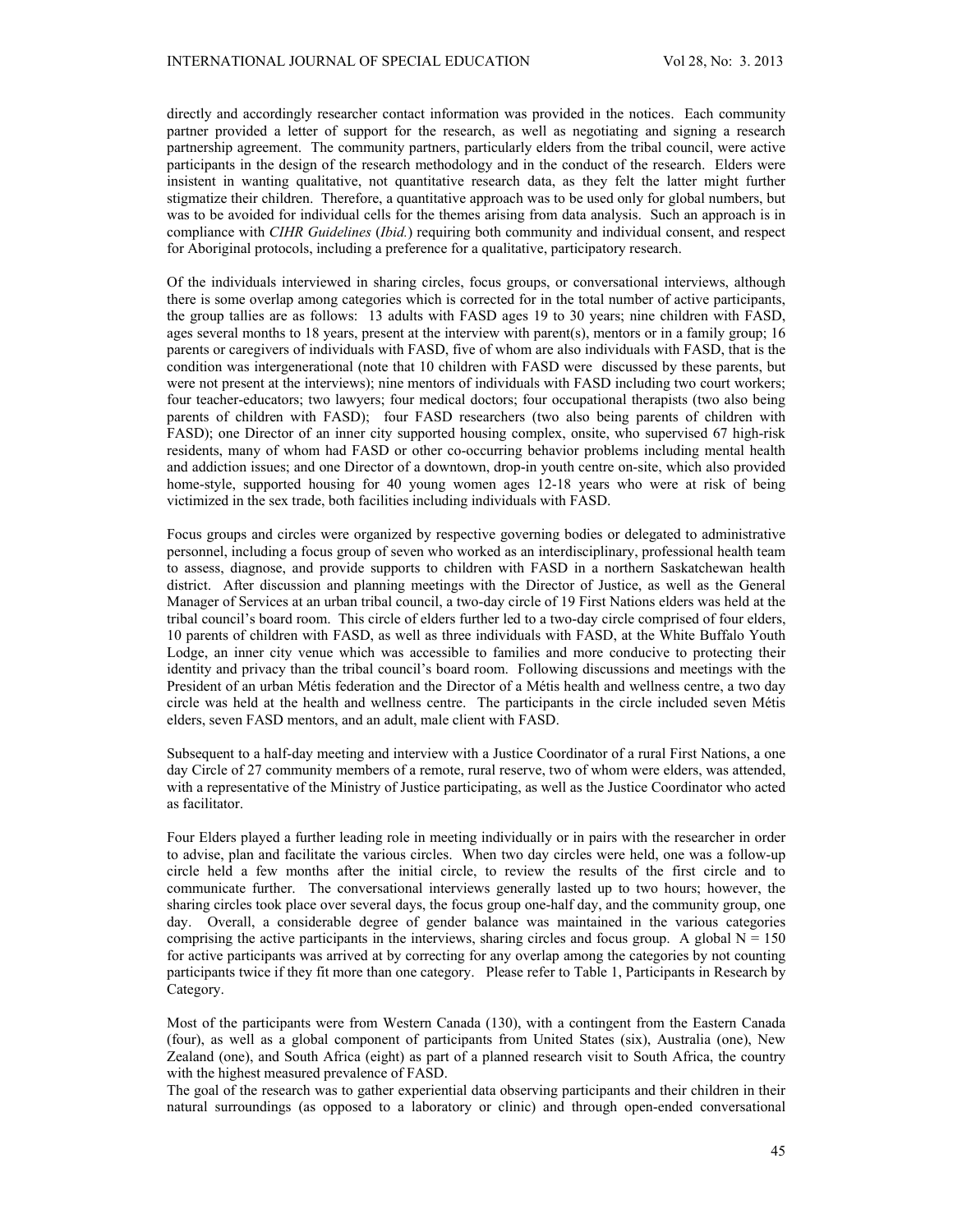interviews, focus groups or sharing circles to elicit participants' first hand experiences, including what practices and approaches worked and did not work for them in relation to FASD and literacy and learning across sectors and the life span.

|                                                                      | Table 1: Participants in Research by Category |                   |                  |
|----------------------------------------------------------------------|-----------------------------------------------|-------------------|------------------|
| <b>Category of Participants</b>                                      | <b>Number of Participants Overlap Among</b>   |                   | <b>Net Total</b> |
|                                                                      |                                               | <b>Categories</b> | Tally            |
| <b>Adults with FASD</b>                                              | 13                                            |                   | 13               |
| <b>Children with FASD</b>                                            | 9                                             |                   | 9                |
| Parents of children with FASD                                        | 16                                            | 5                 | 11               |
| <b>FASD Mentors</b>                                                  | 9                                             |                   | 9                |
| <b>Teacher-Educators</b>                                             | 4                                             |                   | 4                |
| Lawyers                                                              | $\overline{2}$                                |                   | $\overline{2}$   |
| <b>Medical Doctors</b>                                               | 4                                             |                   | 4                |
| <b>Occupational Therapists</b>                                       | 4                                             | $\mathbf{2}$      | $\overline{2}$   |
| <b>FASD Researchers</b>                                              | 4                                             | $\mathbf{2}$      | $\overline{2}$   |
| Directors/Officials                                                  | $\overline{\mathbf{z}}$                       |                   | $\overline{ }$   |
| <b>Professional Diagnostic Team Focus Group</b>                      | 7                                             |                   | 7                |
|                                                                      |                                               |                   |                  |
|                                                                      |                                               |                   |                  |
| <b>Circle Participants</b>                                           |                                               |                   |                  |
| Métis elders + 7 FASD mentors + 1 adult with FAS                     |                                               |                   | 15               |
| 1 Facilitator + 1 Justice official + 27 community members, 2 of whom |                                               |                   | 29               |
| are elders, at a remote reserve                                      |                                               |                   |                  |
|                                                                      |                                               |                   | 17               |
| 4 First Nations elders + 10 parents + 3 individuals with FASD        |                                               |                   |                  |
| <b>19 First Nations Elder</b>                                        |                                               |                   | 19               |
| TOTAL PARTICIPANTS                                                   |                                               |                   | 150              |
|                                                                      |                                               |                   |                  |

# *Data Collection*

*Conversational interviews, focus groups and sharing circles.* 

The present researcher established a relationship of trust with the community partners, elders, individuals with FASD, families, caregivers, professionals and service providers before they consented to participate in the conversational interviews, focus groups, sharing circles or field notes. Conversational interviews were employed with individuals diagnosed with an FASD and their families; a focus group was used with an interdisciplinary diagnostic and treatment team; and two-day long sharing circles were the choice of elders who, in turn, convened and facilitated such circles with parents and individuals with FASD whom they invited. Following First Nations protocols, gifts of tobacco, coloured cloth, prayer, smudging, or a pipe ceremony commenced the sharing circles. Elders gave advice and prior approval about questions to be discussed at the circles and notes of the proceedings were recorded with coloured markers on large, mounted experience charts for all participants to see. Notes could be corrected in real time if they did not represent what the circle participants had intended to share. Interviews and focus group sessions were audiotaped and transcribed for approval by participants, while elders' sharing circle notes were transcribed and printed for their distribution and approval.

A community group met on a remote, rural reserve in Saskatchewan, as a follow-up to a sentencing circle. Twenty-seven participants attended the full day circle, lunch was served, and notes of the proceedings were recorded by hand and then transcribed and approved.

## *Observations and field notes.*

A morning was spent in an urban, inner-city school which operated two dedicated FASD classrooms. The researcher observed two teachers, two educational assistants and 15 students going about their daily routine of teaching and learning, including interactions among and between teachers and students in the environments of specialized primary and intermediate classrooms, as well as a music room. There were nine students present in the intermediate classroom and six in attendance in the primary classroom, as well as a teacher and teacher aides or helpers in both classrooms. All students in the dedicated classrooms had diagnoses within FASD. Aboriginal children comprised 95-98% of the students in the school, along with a complement of immigrant and refugee children. In addition, a meeting was held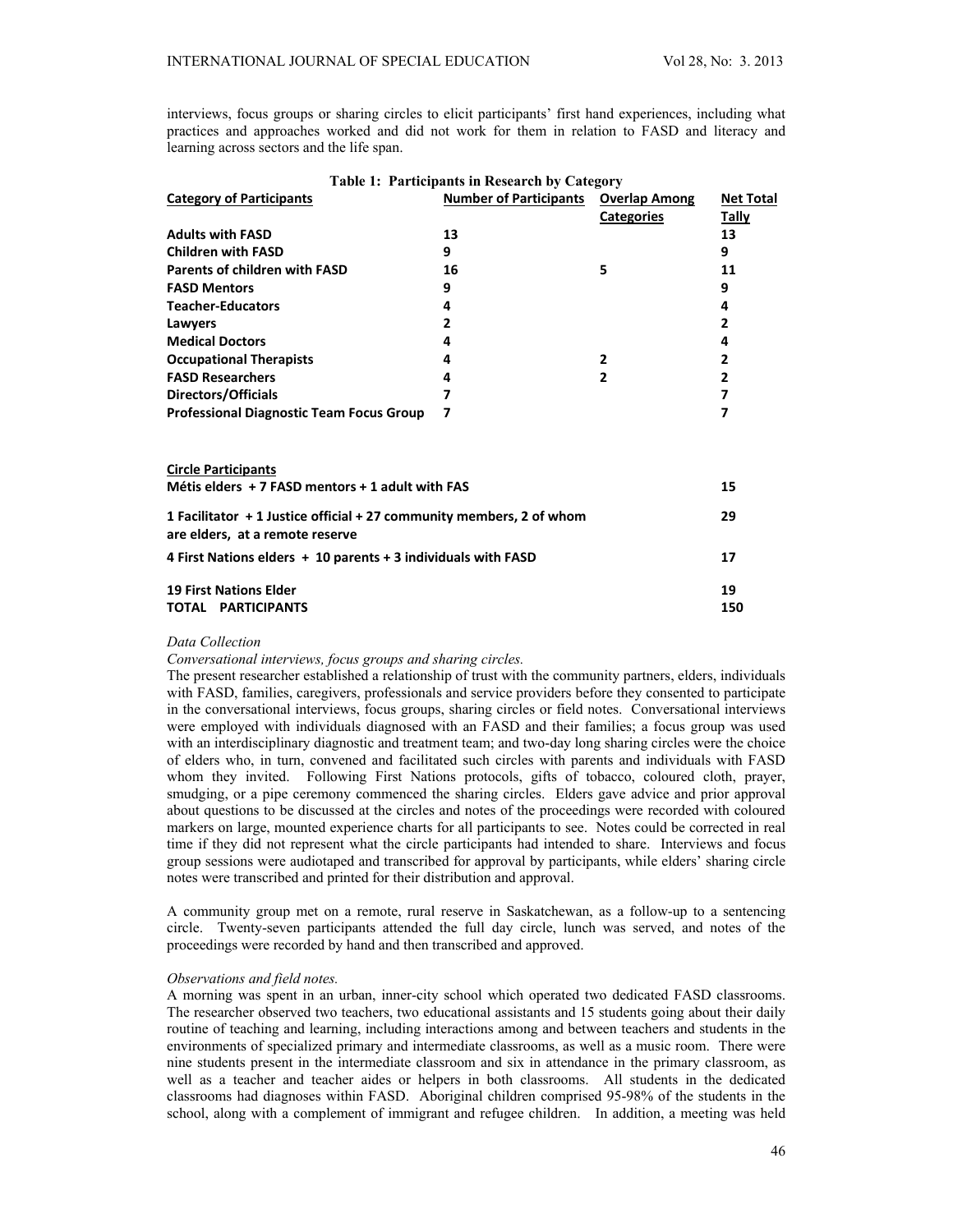with the principal to discuss the FASD dedicated program and to clarify any queries. A support team consisting of a psychologist, social worker, occupational therapist and speech and language pathologist was available to support the teachers and students in the FASD dedicated program. Field notes of the visit were recorded by hand and then transcribed.

The 20 subjects observed or consulted in the school, but not interviewed either individually or in a group forum, were not included in the participant tally of  $N = 150$  for the conversational interviews, focus groups, or sharing circles, but are in addition to that.

### *Data Analysis*

The data consists of qualitative data collected through observation and direct experience gathered during conversational interviews, focus groups, sharing circles and field notes. Transcribed data from these sources was then coded, collated and grouped into interrelated, recurring themes and patterns as discerned by the current researcher through an inductive process. The method of constant comparison was used to compare new data to be sorted with existing data and categories to approach a best fit when selecting, merging and refining coding categories or themes and in making connections between them. Data triangulation assisted in validating the categories or themes by comparison to related data derived across the data-collection spectrum (e.g. various interviews, focus groups, sharing circles and field notes) (Cohen et al., 2007). Such multiple data collection strategies lend legitimacy to research because when data from multiple sources are triangulated, validity and reliability of results increases (Kanu, 2002). Induction *per se* is the scientific process of deriving general principles, theories, themes, models or frameworks from a large array of data, informed by the researcher's knowledge and understandings of the data and field of study. In order to ensure consistency, only one researcher, the current researcher, analyzed, coded and collated all the data into six inductively derived themes which function as *FASD Literacy and Learning Practice Guidelines.* As noted by Wilkinson (2000) the number of categories or themes which inductively emerge from data depends on a number of variables, such as the amount of data collected and the breadth of views it contains, as well as whether only a broad view or a more detailed picture of the complexity inherent in the phenomenon the data represents is required. The complexity and diversity of the effects of FASD on learning and behaviour, and the implications of that complexity for instructional planning for the individual learner with FASD have been well documented (Kalberg et al., 2006; Ryan, 2006; Ryan et al., 2006; Bredburg, 2010; Koren et al., 2010; Mitten, 2011).

## **Results and Interpretation**

Six inductively derived themes (along with a number of sub-themes) collectively termed *FASD Literacy and Learning Practice Guidelines* emerged from an inductive data analysis which was informed by the researcher's background knowledge, research and experience with individuals with FASD, including being a parent of three children with FASD.

### *Theme 1: Multi-modal Learning*

Multi-modal learning involves as many senses as possible, as well as a variety of modes and media (Jewitt & Kress, 2003; New London Group, 1996). Multimodal, holistic approaches to learning engage and stimulate children, accommodating their learning styles, whether visual (images, page or screen), auditory (music, speech, noise and other sounds), spatial (three dimensional), kinesthetic (movement) or multimodal (involving more than one sense modality), rather than relying mainly on didactic oral or textual modes. For children with FASD, visual, spatial or kinesthetic stimulation may be particularly important to activate certain parts of the brain to find or generate new, alternate neural pathways to replace those damaged by prenatal exposure to alcohol. The latter process is termed neuroplasticity of the brain (Kolb et al., 2003).

In the opinion of a teacher-educator interviewed, flash cards, workbooks and commercial tests do not assist very much with diagnosing and developing engaging literacy programming for children with FASD. What does work is qualitatively observing and listening to children as they read, to determine the metacognitive strategies they use, and particularly the approximations or miscues they make as they read. Miscues are the exciting, teachable moments that occur when a learner is challenged to progress to the next step in learning. Miscues illustrate the learner's zone of proximal development, as coined by Vygotsky (1962) and should not be coded as errors or mistakes. Rather these are approximations learners make as their reading strategies progress. Teachers can model metacognitive skills for students at these critical points, using problem solving self-talk through which students can learn to make their own meaning of the text. For instance, in response to miscues, the teacher educator interviewed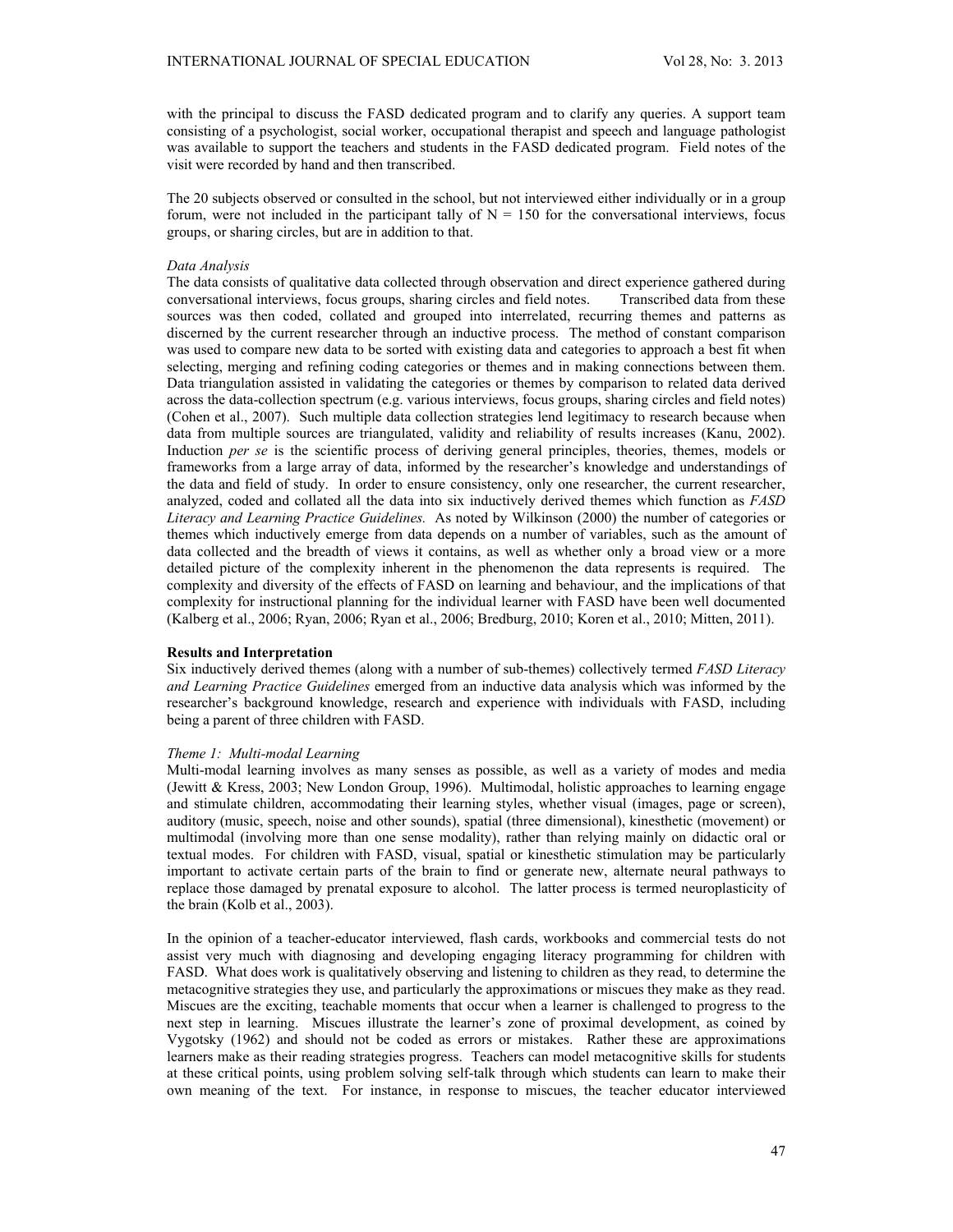recommended responding *Good try, you're using a strategy, or you're a problem-solver. Can you suggest what else the word or meaning could be?* 

As the English language does not make phonetic sense consistently (Smith, 2003), children must learn to read using a variety of complementary strategies to include cues related to the context and structure of the story, such as visual cues presented in the story, and the child's own background knowledge, culture and vocabulary. A study in the Western Cape of South Africa provides supporting evidence for Smith's contention that phonics alone is not sufficient in learning to read. After nine months of treatment and training one hour a week on phonological awareness, a group of children with FASD aged 9- 10 years in their third formal year of schooling improved in tests of phoneme knowledge and pre-literacy skills compared to an age- matched control group with FASD who received no such training. However, their reading scores and other general scholastic tests dependent on reading skills did not improve significantly in comparison to the control group (Adnams et al., 2007) as Smith would have predicted.

According to Gardner (1993) there are multiple intelligences, including but not limited to linguistic, mathematical, musical, kinesthetic, spatial and interpersonal intelligences, all of which need to be recognized in learning. In the opinion of the teacher-educator interviewed, learning must be multisensory and include visual arts, practical and applied arts, apprenticeships, physical activity, outdoor activities, adventures and field trips, social interactions and other forms of experiential learning, in addition to the conventional text-centered and oral or language-centered processes.

Engagement, demonstration and immersion are key conditions for learning (Cambourne, c1988). According to the teacher-educator, the first step is to engage learners with demonstrations, field trips, concrete visuals and artifacts. Otherwise, it is unlikely that learning will be set in motion, especially for children with FASD, Attention Deficit Disorder (ADD) and Attention Deficit Hyperactivity Disorder (ADHD). Picture-walks through a storybook before reading the story can engage the child. Drawing before, during and after reading can scaffold memory, sequencing and meaning making. Accompanying text can be added to students' drawings, with the help of the teacher if necessary or by reference to a word wall, to describe what is happening in these series of drawings, creating a storyboard. A word wall is an organized collection of frequently used words prominently displayed in the classroom. It is an interactive tool for teaching reading, writing and spelling to children as they can refer to the word wall when trying to compose their own text, as on a storyboard. Storyboards are graphic organizers which utilize a series of illustrations or images displayed in sequence to tell a story, while text is added to supplement the images.

#### *Experiential Learning.*

John Dewey (1938) recognized the intimate relationship between experience and learning, and the need for teachers to actively construct interactive processes involving hands-on, experiential learning for students, as well as through social interaction with teachers and peers. For instance it is best to learn mathematical relationships,  $3 + 3 = 2 + 2 + 2$ , concepts like number, length, quantity and volume, through making muffins, or playing in the sandbox, than through flash cards, workbooks or computer drills. Moreover, through stories or play, children learn self-restraint, taking turns, collaboration and cooperation. Brain development is varied and stretches out for a long time so children should not be hurried nor discouraged (Wolf, 2007). They learn best through being active, not passive, through integrated learning that is social, creative and innovative. The natural trajectory of experiential learning is trans-disciplinary or interdisciplinary inquiry, the making of connections rather than fragmentations, building meaning, acquiring self-regulation through flexible pacing, which is especially important for those with FASD who have slower auditory processing speeds as well as requiring more time for memory retrieval (Shanker, 2010, and Shanker & al., 2012).

An adoptive mother of a son diagnosed with FAS, (age 4.5 years when adopted, age 18 at time of interview) and a daughter diagnosed with pFAS, (age 27 months at the time of adoption and age 15 years at time of interview) was interviewed. The mother was a key informant, as not only was she the adoptive mother of two children who had diagnoses within FASD, but she was also an occupational therapist working in early childhood special education. In fact, both adopted parents in this case were very active in engaging their children in various family and community literacy and learning experiences, such as visits to a children's museum for hands on learning experiences from an early age (weighing and measuring items, motion and speed activities, mixing colors, obstacle courses involving motor planning, experimenting with textures, cutting, colouring, pasting and creating) as well as re-enacting certain historical events using period costumes and props. In the home they measured food and liquid items and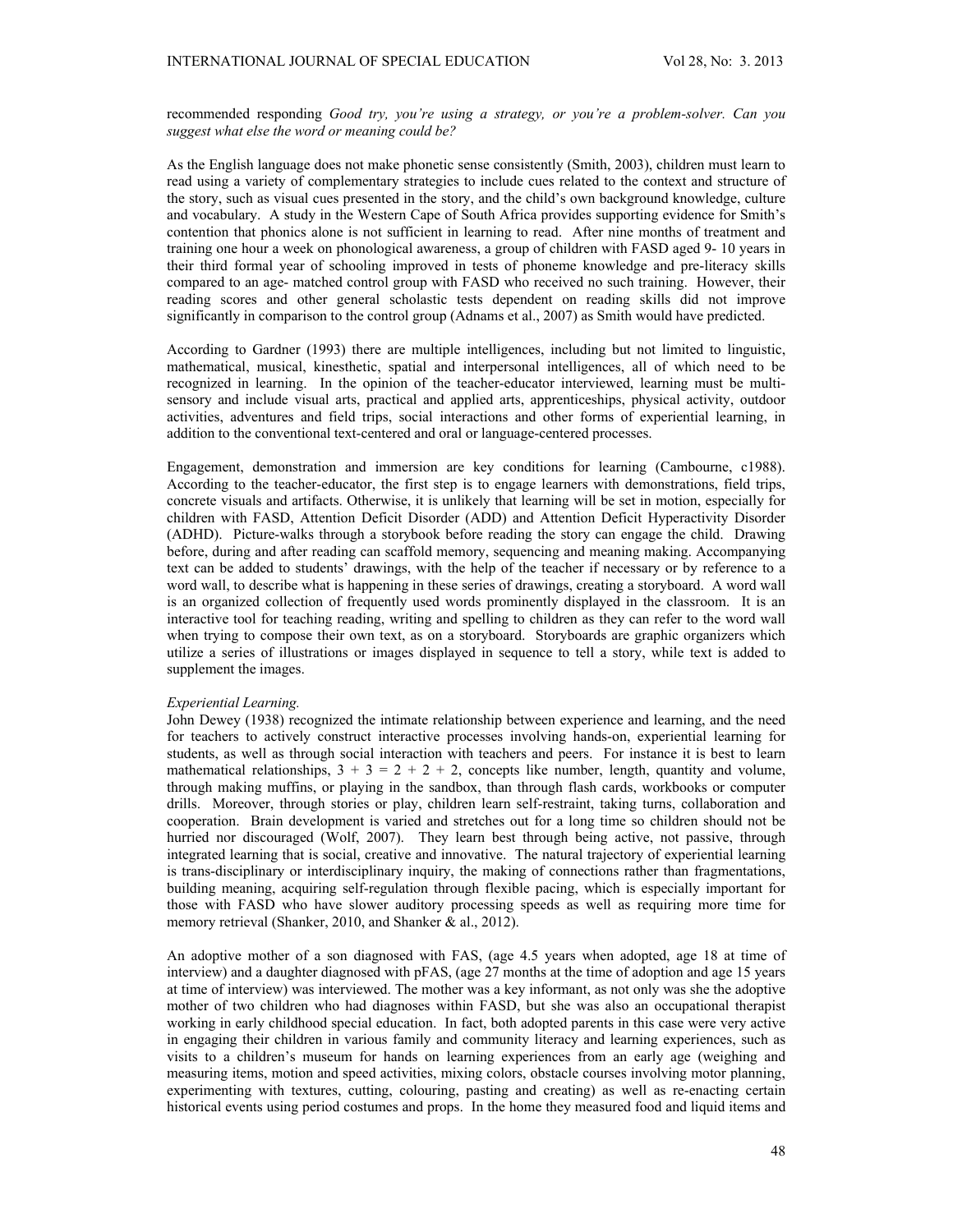read recipes when helping their parents in the kitchen; helped to build tree forts at the cottage; took trumpet and piano lessons, as well as Tae Kwon Do; engaged in many art activities using a wide variety of media; and worked with their father in his workshop, measuring, sawing, painting and making things, and taking care of the cars. Through these activities they learned functional math, reading, music and motor skills as well as basic mechanics and construction. However, the adoptive mother cautioned about the need for on-going supervision during experiential learning for children with FASD, because they do not understand boundaries as evidenced when her children started experimenting with cell phones. Problems ensued, including incurring large telephone bills as well as getting onto trouble with the law.

Participants in the elders and parents circle noted that individuals with FASD are *hands-on* learners, that is, they learn by watching and doing. Traditionally this was accomplished by working side by side with a parent, grandparent or other family member. Individuals with FASD like culturally relevant activities such as sewing, beading, and learning how to make moss bags which are traditional baby carriers. Sports are important as individuals with FASD function better when physically active, and, additionally, sports have built in reward systems to motivate them. Playing on a team and team sports are important for them. By watching and doing, they learn how to be team players, how to do things together, how to make friends, and how to follow rules, so that they can gradually come to cope with these important social skills. They don't learn these things if they are excluded. They also learn from puzzles and board games, if done together as a family in an intergenerational group. Again, they watch and do, and learn sharing, rules of the games, social skills, manual skills, spatial perception, organization and communication skills. Family activities also facilitate emotional attachment and bonding, which can be lacking in children with FASD, particularly if they have experienced multiple placements.

## *Holistic language and literacy approach to integrating drawing and other visuals with storytelling, reading and writing.*

Holistic language and literacy approaches view notions of reading and oracy as components of an overall process of language development; they view children as natural, active learners as they develop their own conceptualizations of the world and learn language. Children do not learn alone, but rather in a social context of family, community, peers and teachers, whether in play, on a field trip, or in a didactic setting. Just as they learn language through hearing it and using it, through conversation, storytelling and narrative, similarly they learn to read through being read to and through reading itself, in a kind of transaction among reader, text and language. An instructional approach recommended by the teachereducator interviewed is one of stimulating meaningful experiences through play, activity, story, or field trip, then drawing a picture of the experience, and telling a story based on the picture, followed by writing (or printing) the story, at first with the teacher's assistance, and finally reading aloud the story they have written, while utilizing cues from the picture they have drawn. In addition to visual cues, they also make use of vocabulary, semantic and syntactic cues, as well as phonics. For a longer story, they could draw a series of pictures, illustrating beginning, middle and end of the story, and inscribe a story underneath each picture, forming a storyboard. For children with FASD, this method can scaffold deficits in memory, attention, sequencing, processing speed (encoding and decoding) and comprehension. The key is to begin with their strongest learning mode, usually visual learning, then progress to reading and writing in an integrated manner.

Alternatively, those who do not like to draw may enjoy finding pictures on the internet, printing them and using them in their stories. A teacher-educator interviewed had a group of boys with FASD she taught who liked to find pictures of vehicles from the internet to use in their storyboards, their favorites being about motor bikes and monster trucks.

#### *Theme 2: Scaffolding Memory, Processing Speed and Sequencing Skills*

Memory depends on neural pathways in the brain. The development of these networks or pathways in the brain is dynamic and flexible, constantly changing with experience and simulation, thus allowing the network to grow, strengthen, or to rewire itself if damaged. Neuroscientists term this phenomenon *plasticity of the brain* (Kolb et al., 2003*.*). A stimulating environment, including multi-modal and experiential learning, is important for building neural networks or pathways in the brain, including those damaged by prenatal alcohol exposure (PAE).

These complex neural networks are needed for the development of memory and abstract thought, but may be delayed in developing due to PAE. Moreover, thoughts need to be held in memory long enough to connect to one another, so that problem-solving and other executive functioning can occur. A sense of time, a temporal sense, is abstract, therefore sequencing or organizing memories in a sequential order of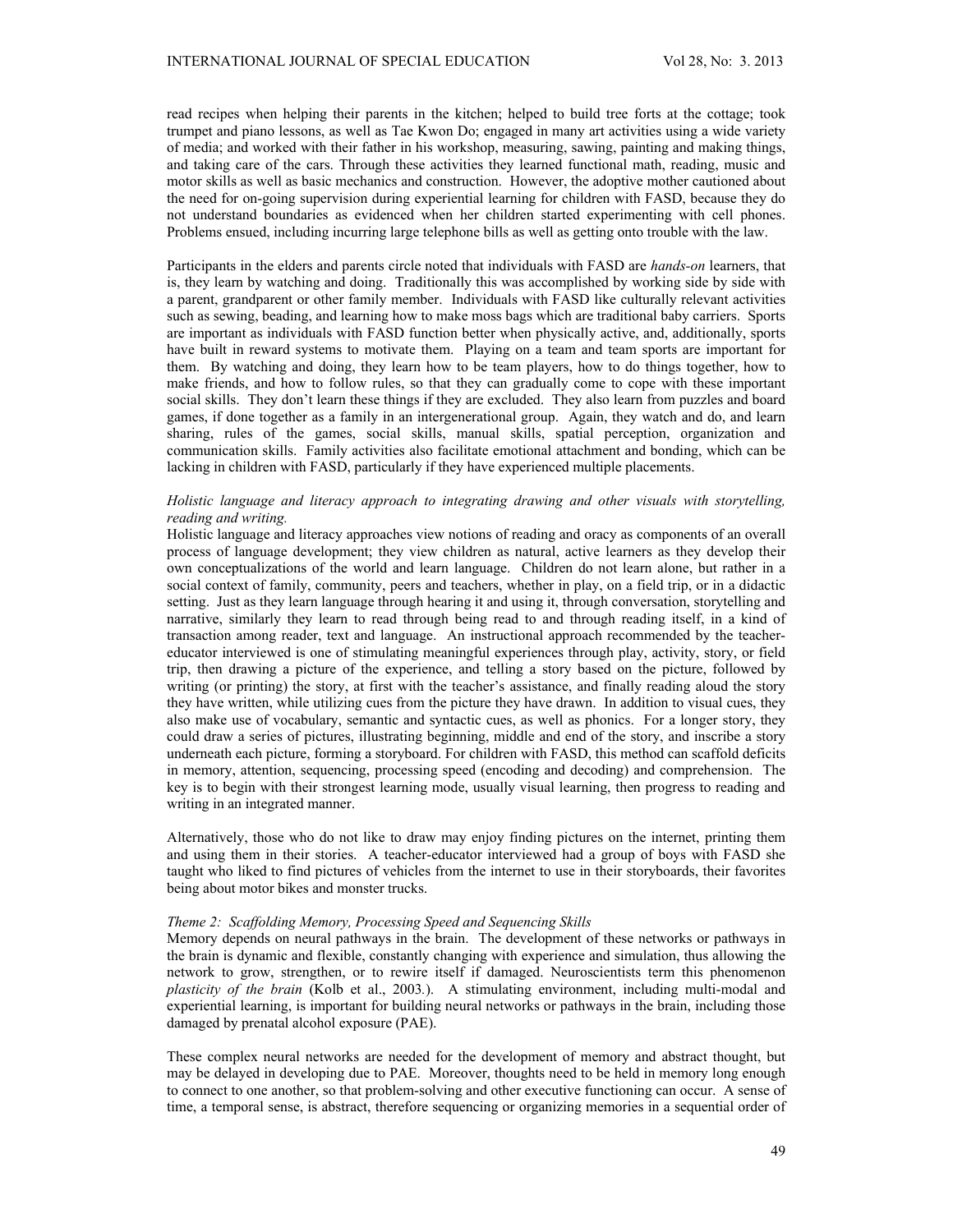steps, or identifying stages of a plot or a story (such as beginning, middle and end) may be challenging for learners with FASD who are largely concrete thinkers. Moreover, individuals with FASD may not be able to discern what needs to be done first, second and third to complete a task, such as when brushing one's teeth, getting ready for school, or the steps involved in reading a story, telling a story, or solving a mathematical problem. Visual anchor charts and lists of steps, or storyboards, may serve to sequence the steps and prompt memory. Generally, directions and instructions using visual cues and fewer and simpler words will be understood more readily by those with auditory processing delays characteristic of many individuals with FASD.

The key informant mother, special education teacher and occupational therapist related how she used magnetic picture lists for chores on the fridge door, with a *do* and a *done* column. Pictures of what was expected were in the *do* list, so the children could look at the picture list to see what needed to be done, do the task, and then move this picture to the *done* column, thus reducing frustration and power struggles. At school her daughter keeps a daily schedule book of homework which needs to be done and gets help to maintain this by a teacher aid and a social worker. She brings the book home, shows her mother each piece of work completed, and then her mother signs both the work and the homework book, and the child takes both back to school. The mother also makes a copy of the homework done, as the child has been forgetful about handing things in at school and then gets into trouble for not having it completed.

#### *Theme 3: Sensory Integration and Self-Regulation*

Certain pinpointed areas of the brain respond selectively to various types of stimuli, whether visual (sight), auditory (hearing), olfactory (smell), kinesthetic (physical movement), tactile (touch), proprioceptive (sense of one's position in space, vertical or horizontal) or vestibular (sense of balance). The brain has to respond to continuing feedback from all these senses. At birth, the brain is immature and integration of sensory input is not complete, but develops with maturity, although such immaturity persists in disabilities such as Autism Spectrum Disorder (ASD) and FASD. Individuals in which sensory integration is not complete may exhibit sensory defensiveness (an aversive response to stimuli), tactile defensiveness, an over- or under-responsiveness to stimuli, and a resulting inability to regulate arousal states or to control impulses. With proper control of stimuli, affected areas of the brain can mature and adapt and the brain can begin to function as an integrated, self-regulating whole (Ayres, 2005; and Shanker et al., 2012).

A First Nations woman interviewed who practices as an FASD mentor suggested various accommodations to better serve those with sensory integration issues in the classroom. These included using natural light rather than fluorescent lighting which constantly flickers, having fewer distracting displays and posters in the classroom, controlling for noise, having the student sit at the front near the teacher, and minimizing change in the classroom routine and seating arrangements. She stressed that it was important that a student with FASD be prepared ahead of time for any changes in classroom organization or routine so that the student could prepare for the transition and learn new cues required. Because individuals with FASD may have slower information processing speeds, one needs to be patient with them, and should not rush or overload them, otherwise one is setting them up for failure. She recommended only 10 to 15 minutes of homework a day because learners with FASD have to try harder to accomplish the same task as someone without a disability, and their brains tire from the increased effort. She further recommended only a few simple questions on a page, for instance, only three or four math problems that are plain and simple. Students with FASD will stay calmer and better able to perform whereas a page full of questions may be overwhelming. Oral testing is recommended to reduce anxiety and to ensure that they understand the questions, as well as open book testing to calm them and to scaffold their memory problems. If they do their work in the resource room, they should also be tested in the resource room, so that environmental cues and learning associations are the same in both cases, and they feel more relaxed in a familiar setting.

The adopted mother of a female student diagnosed with pFAS reported that her daughter, now age 16, was easily distracted in a busy environment. She learned to cope by using headphones to screen out noise, and special music which is calming to her. At school she takes her tests in a quiet area and does homework/assignments away from the noise of the classroom. She also pays better attention if she has something to fiddle with, so has fidgets to use at home and at school, such as squishy porcupine balls, and stretchy animals and bracelets. Fidgets need to be quiet and small to be permitted in school, but they are important as *calming crutches*. Gum or chewy candy provides oral stimulation which calms her daughter and helps focus her attention, but gum may not be allowed in schools. When engaged in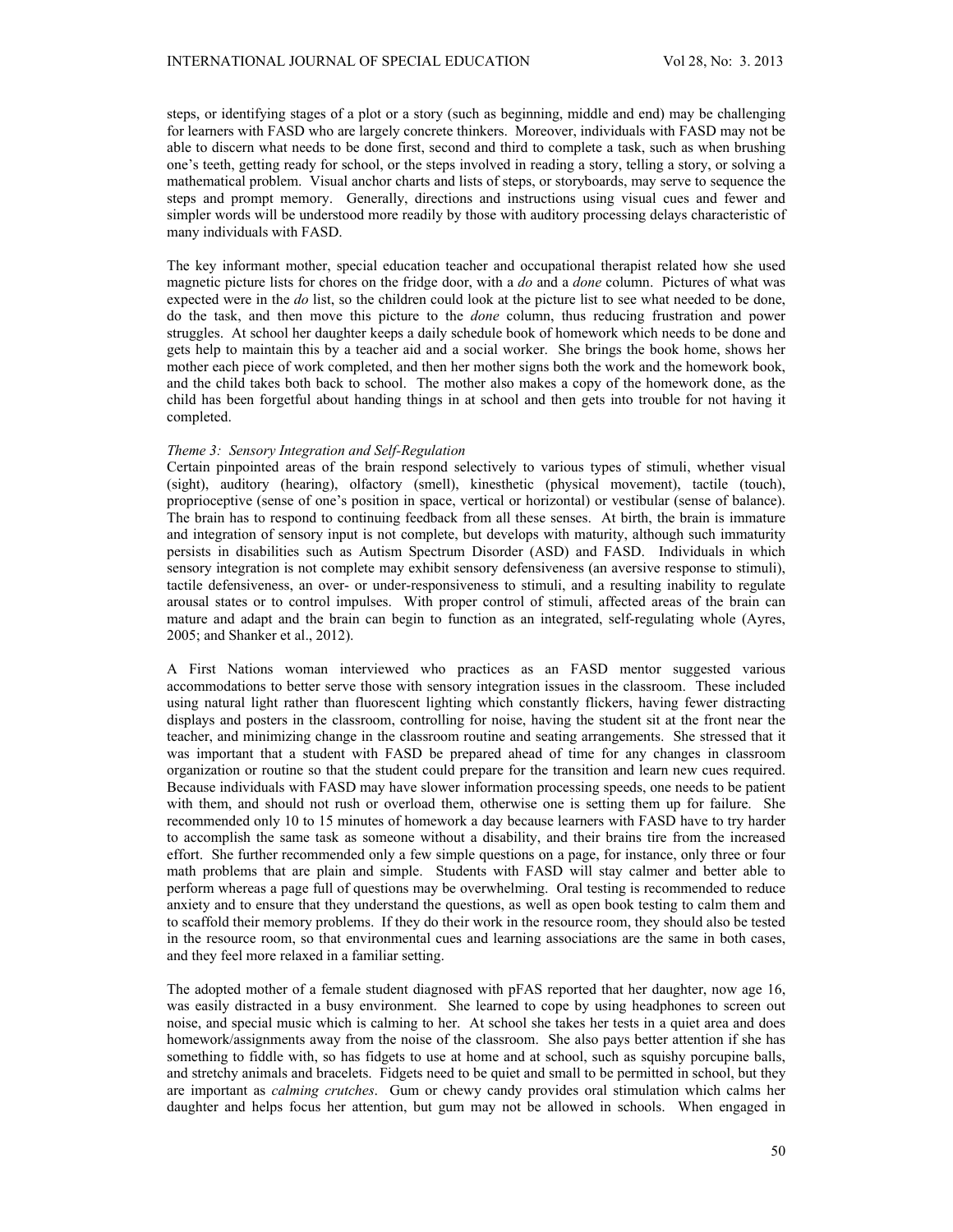conversation her daughter flips from topic to topic and needs reminders to slow down her thoughts and speech. The adopted son in the family was diagnosed with FAS, and later with ADD. He was put on medication for a brief period of time. Medication did seem to help him focus better and pay more attention to detail, however when he became a runaway, *meds* were terminated as he was doing street drugs.

A First Nations adult male with FAS, living on his own, learned to shop at night when stores are less crowded, as he gets over-stimulated and panicky trying to function in crowds. He described the experience as trying to take in everything all at once and becoming overwhelmed. Because of his sensory integration issues, he avoids crowds, often stays at home or goes to his sister's place. Because his sister has children he stays downstairs out of the commotion, not because he is anti-social but as a defensive reaction against sensory over-stimulation. He had a job he liked working in a restaurant, but when management changed, the new management kept changing the work schedules, staffing and menu. He would confuse whether he worked Saturday from 7 to 12 or Sunday from 4 to 7, and other changes, and as a result lost his job, then his apartment, and was on the street again for a time, until he met his FASD mentor.

A First Nations adult male in his thirties with PAE, married, and father of a 13 year old girl, a three year old boy, and an infant of several months, told how he is very sensitive to certain sounds. For instance, when his baby cries, her cries are so high-pitched and piercing that he cannot stand it. Once he even punched a hole in the wall because it hurt so much. Now he and his family have a two-storey house, so he can go to the other floor to get away from the crying sound. His wife and mother-in-law also live in the home and they help to manage his extreme defensiveness to high-pitched sounds, and he also has an FASD mentor.

Occupational therapists interviewed recommended *How does your Engine Run*, also known as the Alert program, as a useful program for helping learners to recognize, visualize and think aloud about their sensory issues, emotions and attention levels, thereby learning to self-regulate (Williams et al., 1996). Using the engine analogy, children can learn to *rev up* their engines if they are feeling tired or sad, or *gear down* or put on the brakes if they are feeling hyperactive or angry. Alternatively, or in addition, they can put on earphones, close the blinds or dim the lighting, select a wiggle seat, or a fidget toy, select a carrel or individual office to put on top of their desk tops to screen out visual distractions, or move to a comfortable, quiet, enclosed space with low lighting within the classroom, such as a small playhouse or teepee for that purpose, or even pull themselves around on a coaster board if they need physical activity. Some classrooms have introduced stationary bicycles or mini-trampolines for students to use briefly as required, in order to re-set student's internal engines so that they can resume their work more effectively. A smaller, segregated FASD classroom where these approaches are normalized and actively supported and monitored by an occupational therapist, teacher and teacher assistants appears to be the most efficacious circumstance for learning sensory-integration and self-regulation without stigmatization. Although these approaches also have been used in integrated classrooms, it is more difficult to normalize them in integrated settings.

#### *Theme 4: Attention and Related Issues*

Deficits in attention have long been associated with prenatal alcohol exposure. In Streissguth's prospective, longitudinal study of 415 individuals having diagnoses within FASD, 61% of the children and adolescents had attention deficits (1996, 2002). Children with FASD display deficits in focusing, selecting, encoding, maintaining and shifting attention, as well as an increase in impulsive responding and sometimes hyperactivity (Burden et al, 2011). Thus, according to teachers interviewed it is important to engage children before beginning to read a story, give instructions, or teach a lesson, in order to make sure their attention is focused, and then use interesting, relevant, visual, tactile or kinesthetic stimuli to sustain attention. Prepare and cue them for transitions from one activity to another, or from one classroom to another, through the use of visual schedules and visual clocks. If impulsive blurting out is an issue, use a talking stick or similar concrete, tactile device that can be passed around to indicate when it is each child's turn to speak. Coloured tape to demarcate personal boundaries may be used so that they do not intrude unduly on another student's space, such as when lining up. Many of these techniques can be modified for use with adults who have a diagnosis within FASD and accompanying attention issues.

Individuals with ADHD have problems focusing and sustaining attention, whereas individuals with FASD have particular problems encoding and decoding information, as well as shifting their attention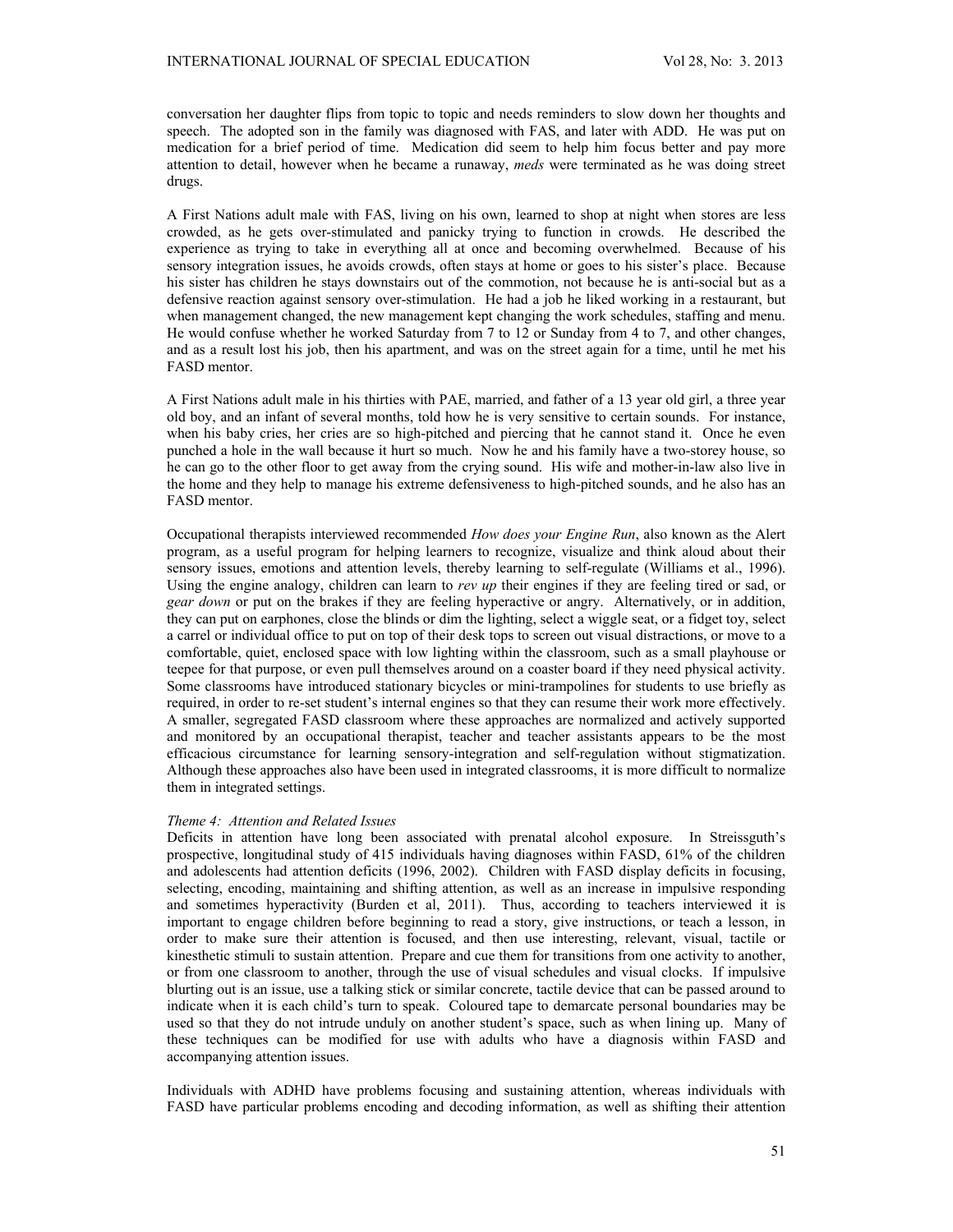from one task or activity to another. They require more time for tasks such as auditory processing which requires encoding and decoding, as well as assistance in making transitions (Coles et al., 1997). However, ADHD and FASD may be co-occurring conditions in the same individual, so such individuals may experience many or all of the above challenges.

In an interview with a birth mother of a son, John, who was diagnosed with FAS and appeared younger than his 17 years, it was noted that John had trouble concentrating, understanding boundaries, had a slower auditory processing speed (so one should speak more slowly with fewer words when communicating with him) and had trouble shifting his attention in order to make transitions. Although he has a normal IQ, because of his attention deficit he could not complete assignments at school and thus had homework to bring home every day. A year earlier he was charged with sexual touching on the playground when reaching out to catch a ball his arm accidentally touched an adjacent female student's breast. John was not sexualized and did not understand why what he did was wrong. His mother (a single Mom) called the police wanting a male role model to explain these issues to John. Instead of explaining to John, the police charged John with sexual touching. He was very traumatized by the resulting court processes, including five to eight court appearances, even to the point of regression by standing up and urinating on his bed. A judicial reprimand was the outcome of his guilty plea, the mildest sentencing alternative available to the judge.It is very difficult to prepare individuals with FASD for a court appearance, but a visit to the court room beforehand as well as role playing to rehearse court processes could have been utilized to assist in preparing John. Otherwise, his problems with attention, including the processes of encoding and decoding, might raise his anxiety levels and interfere with his comprehension and behavior.

#### *Theme 5: Speech, Language, Communication and Social Skills*

Children with FASD usually exhibit some degree of language disability, either a language deficit or delayed language development. They may have problems learning to produce certain sounds correctly, or may have fluency problems such as stuttering, making their speech more difficult to understand. They may develop language skills and acquisition at a slower rate, and may have immature vocabulary, grammar or syntax. For instance, they may have trouble putting words together to make a phrase or sentence. Often they know a word but cannot retrieve it from memory or may substitute another word from the same general category, like *sheep* for *goat*. Neurocognitive and hearing deficits, or dental and craniofacial anomalies such as cleft lip or palate may affect speech (Wyper et al., 2011), impacting on social and other life adjustments.

#### *Expressive language skills exceed receptive language skills.*

In individuals with FASD, expressive language skills (what they say) tend to exceed their receptive language skills (what they can understand and apply). A retrospective clinical chart review of over 100 children under the age of three years, with prenatal alcohol exposure (PAE), confirmed this gap, as well as confirming the delay in both receptive and expressive language skills for children with PAE compared to children without PAE (Proven, 2011). On the other hand, Wyper at al. (*Ibid.*) studying an older group of 27 children with FASD ages five to 13 years found no difference between receptive and expressive language skills in these children, although they were lower in both skills compared to 23 normally developing controls.

Language deficits may persist into adulthood. Individuals with FASD may be able to repeat or parrot back what a parent, teacher, employer, police officer or judge says to them, but not understand the substance of what was said, and thus not be able to follow instructions nor to comply with a court order. They may neither understand nor remember without the use of concrete, visual, hands-on experience or supervision. They may need to be *walked through* instructions in order to be able to comply, and if instructions involve being on time, catching a bus or getting to a correct address they may need special aids or a mentor to accompany them, according to court workers interviewed.

Communication skills can affect social, academic and employment adjustments. Due to problems with auditory processing, they may require considerably more time to respond to instructions or to questions posed, according to a psychologist interviewed. The danger is that they may be passed over by the teacher, employer, judge or lawyer if they don't respond initially. Using fewer and simpler words for them to sort out usually helps to alleviate the auditory processing difficulties. In addition, one should ask them to repeat what was said to them as a rough gauge of their comprehension, although comprehension does not always imply being able to remember and apply what was said.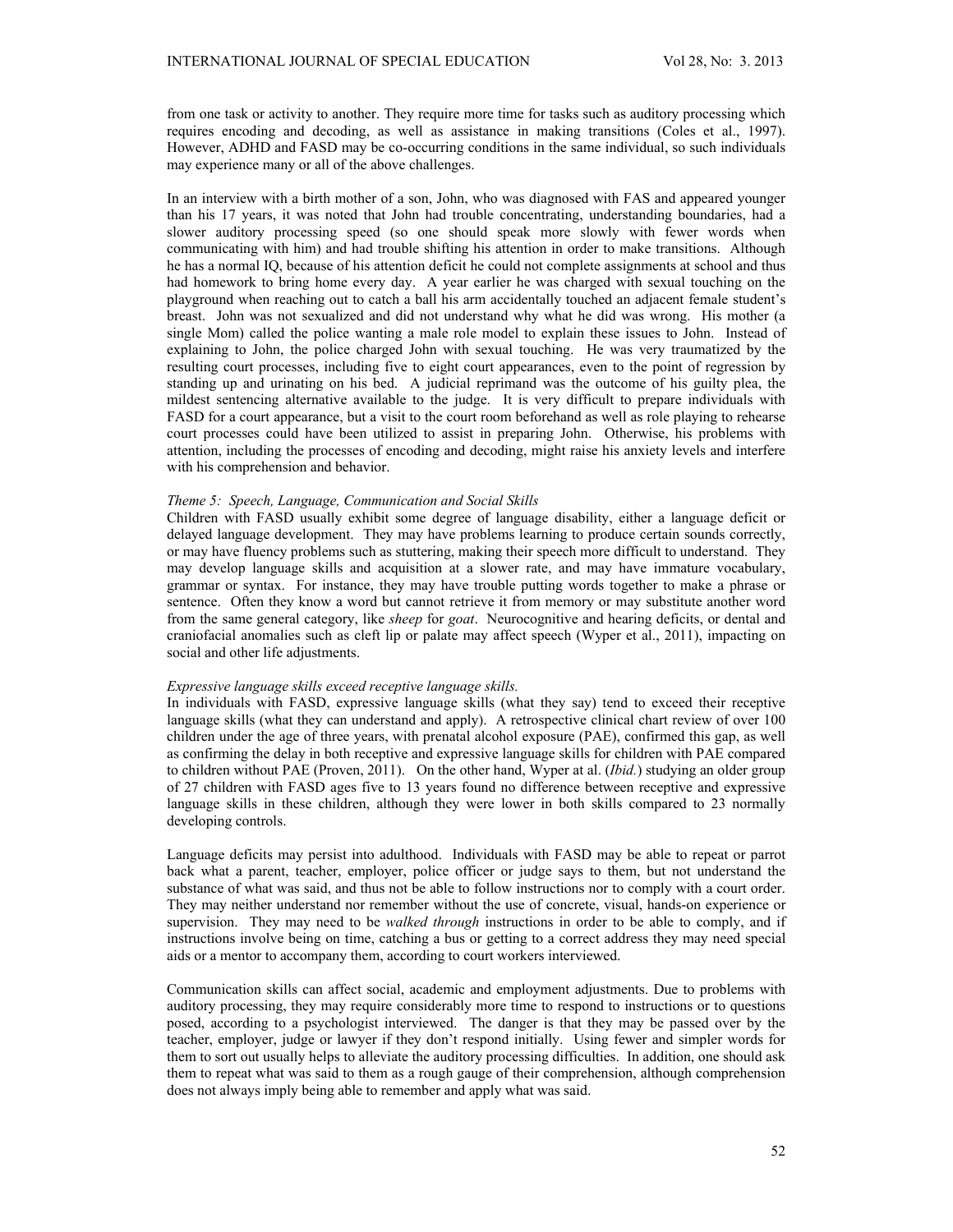They often have problems with social cognition and communication, best assessed through formal or informal narrative discourse analysis (Coggins, Timler et al., 2007; Coggins, Friet et al., 1998). Executive functioning, or problem solving deficits, are associated with deficits that children with FASD have with social processing and development of related language skills. Modeling, role-playing, coaching and discussion in real life situations are useful techniques for teaching social skills. In a dedicated FASD classroom observed, the teacher ate lunch with a group of five students all seated comfortably around a small, circular table. Each student would respond, in turn, to a simple, nonintrusive question and would be coached to make eye contact while responding and to listen carefully to other students' responses when their turn came to speak. The students were coached to use appropriate language and tone of voice, to adapt their body language to show respect and interest, and to use polite table manners. Due to deficits in social cognition, communication, memory and self-regulation, these individuals have difficulty using language in more sophisticated social contexts. They may lack the problem-solving skills and critical communication abilities required to enter peer groups, resolve conflicts, negotiate compromises, and maintain friendships and primary relationships. Modeling, roleplaying, coaching and discussion in real life situations are useful teaching techniques for learning these social skills (Olswang, Coggins et al., 2007; Olswang, Swensson et al., Dec., 2010; O'Malley, 2007; Kully-Martens et al., 2012; and Stevens et al., 2012.).

#### *Speech and language challenges.*

Children with an FASD may have speech and language challenges, such as a language deficit or delayed language development, including problems learning to produce certain sounds correctly and fluently, resulting in speech which may be difficult to understand.

An interview was scheduled with a First Nations mother of two boys diagnosed with FAS, ages seven and nine years. When the researcher arrived at the family residence for the morning interview, a knock on the door resulted in two little boys' heads peeping out the door. The researcher told them that she had arranged to meet with their mother that morning. They indicated that their mother was asleep, pointed to the bedroom, and then eventually went and got their mother. The researcher could not understand the speech of either child very well, although they were very polite and friendly, and really wanted to communicate, they did so mainly through smiles and gestures supplementing their speech. The mother said that one had begun and the other was beginning speech therapy through the school. While they understood what was said to them, and knew what they wanted to say, they could not coordinate the movements of lips, jaws, and tongue to articulate and speak clearly.

Another parent interviewed said that her adopted daughter diagnosed with pFAS had received speech therapy for the previous three years. She described her as talkative, but as having *marble mouth* and said the therapy helped her slow down and improve her enunciation and clarity of speech. Sometimes there is poor articulation when the front teeth need to contact the tongue in a certain way, or the lips are to come together, to make various sounds.

### *Social skills, life skills and adaptive functioning levels.*

Due to emotional, social and language delays, as well as delays in executive functioning (planning, organizing and problem-solving) and memory problems (including slower processing speed) individuals with FASD lag in age-appropriate development, termed adaptive functioning level. There can be a great deal of variability in their adaptive functioning levels, known as dysmaturity. For instance an 18 year old may be physically mature with strong expressive language, but the individual's social maturity may be that of a 12 year old, with math skills of an eight year old and reading decoding skills at age 15, but reading comprehension at age nine (Malbin, 2002). When dealing with inappropriate behavior for FASD individuals it is recommended to *think younger* and to consider that problem behavior may be due to dysmaturity rather than non-compliance. Inconsistent performance is characteristic of individuals with FASD, having *on* and *off* days, or performance variability, which is also characteristic of those with memory problems. The gap between expectations and performance is greatest at adolescence, a time of rapid growth and development, along with increased freedom and responsibility.

A 29 year old First Nations single mother of two boys, ages seven and eight years old (both the mother and the two boys having diagnoses within FASD) explained how an Aboriginal sharing circle with other women her age helped her to adjust to the many demands and frustrations of being a single parent of two young boys having diagnoses within FASD. (She had separated from the father of the boys due to spousal abuse.) She learned how to deal with her emotions, such as anger and frustration, on the one hand, and depression, on the other. Life skills training in another program helped her to learn to deal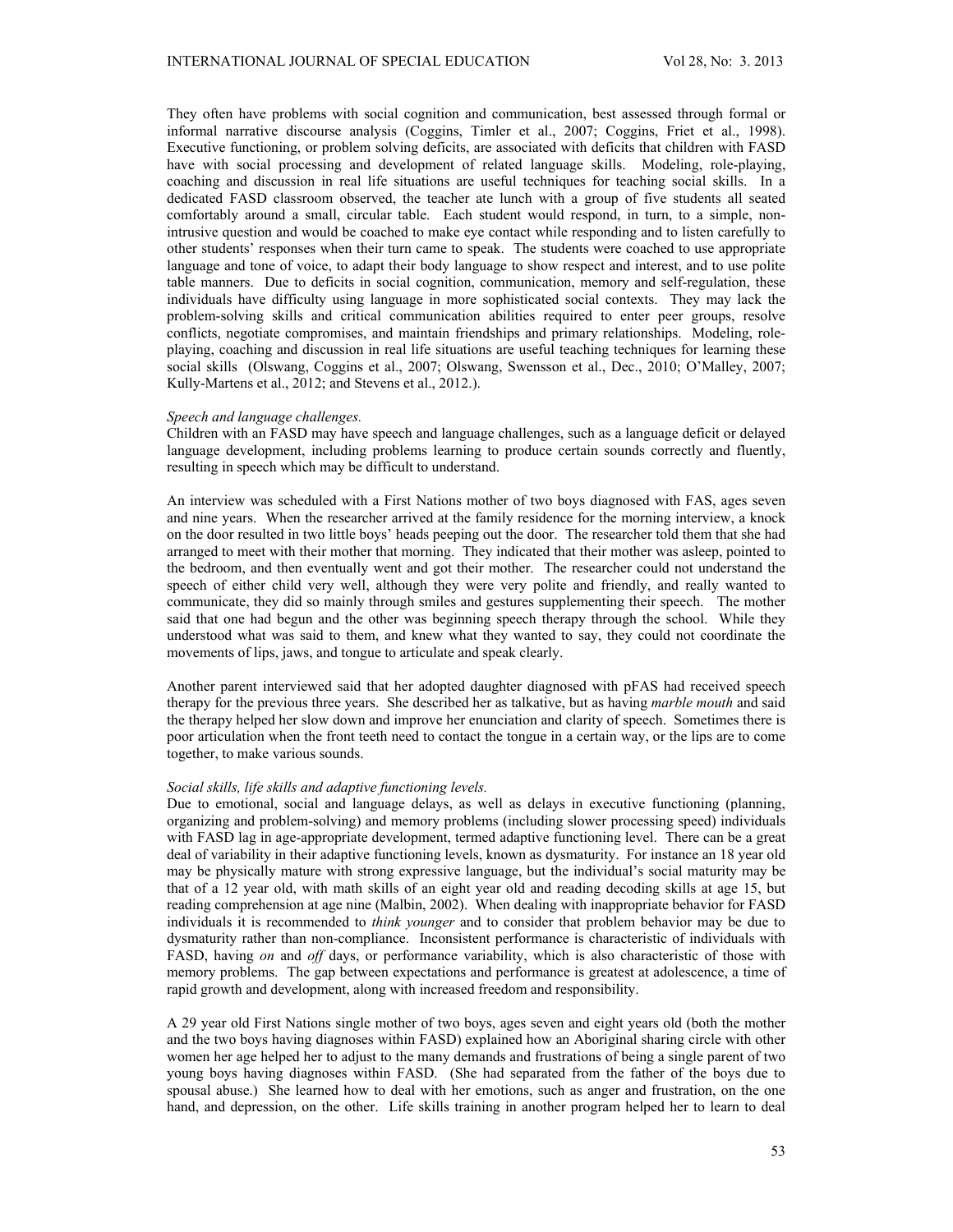with budgeting and running a household, thus helping to create more stability in the lives of herself and her children.

Dysmaturity in adaptive level, social skills and life skills were evidenced in Mark, diagnosed with FAS, and Mary with pFAS. Mark was egocentric in development, characteristic of a person younger in age than his 18 years. At adolescence he started to become more dysfunctional in terms of social relations, addictions and problems with law enforcement agencies. Mary, on the other hand, at age 15 years liked to play with younger children, was not interested in boys nor personal appearance and grooming (the lack of grooming concerned her mother), again characteristic of a younger level of development than her chronological age.

### *Theme 6: Motivation, Engagement and Retention in School*

In Streissguth's seminal research (1996, 2002), 60% of a prospective longitudinal study cohort of 415 individuals with FASD experienced problems with school, such as suspensions, expulsions and dropping out, and 60% experienced problems with the law. The reluctance of educational systems to come to terms with the medical model of disabilities such as FASD, may be a contributing factor which could be ameliorated by viewing an FASD diagnosis as something to contribute to eligibility criteria for special services, planning, programming, placement and retention of students with FASD at their respective levels of adaptive functioning (Bredburg, 2011). Moreover, according to an interviewee who was a researcher, occupational therapist and mother of two adopted Aboriginal adolescents with FASD, disciplinary measures need to be informed by and accommodate students' disabilities. Such measures need to include de-escalation and calming techniques, and an awareness that suspension and expulsion may lead to involvement with high risk elements in the community to which vulnerable individuals with FASD are more susceptible than their age peers, as Bredburg (*Ibid.*) has noted.

Another interviewee related that her teenage son diagnosed with FAS dropped out of school, followed by addiction to and warrant for arrest for making and selling crystal methamphetamine. It is often very difficult for parents to maintain children with an FASD diagnosis in school during the volatile years of adolescence. Special learning tools and strategies to ameliorate the problem include those that assist with sensory issues, meet the needs for multi-modal, active, experiential, one-to-one instructional support, full-time supervision, and the realization that learning and maturity may take longer for many of these students. In addition, mentors and advocates acting as *external brains* for those with FASD can help to retain them in school and community (Chudley et al., 2007). Otherwise, absent accommodation for their disabilities, individuals with FASD may fall by default into the justice system, where they are likely to be victimized and deteriorate further (Mitten, 2004).

Considering factors such as attention deficit disorder, sensory and self-regulatory problems, slower auditory processing speeds, and high rates of school leaving, ongoing motivation and engagement are necessary to assist individuals with FASD in focusing and maintaining their interest and attention in order to retain them in school. Motivation is more effective if it is intrinsic to the task, rather than extrinsic such as money, a token, or a piece of pizza, although both types of rewards have their roles. The key is to get to know the individual so as to discover interests, activities and modes of learning to which the individual can readily connect. If the individual cannot learn readily through textual and auditory modes, try visual, experiential, hands-on or interactive digital modalities, with supervision. Key to the success of experiential learning and interactive modes is the flexible pacing they provide which is especially important for successful learning and development of individuals with FASD who may be functioning at a younger age than their chronological age, have slower processing speeds, and require more time for memory retrieval, yet do not want to become stigmatized as less capable in front of their peers.

### **Conclusion**

Through the vehicle of qualitative research the present researcher strove to understand the complexity of FASD and its impact on the lives of individuals, their families, schools and communities. The inductive themes emerging comprise clinical applications in the form of evolving FASD Literacy and Learning Practice Guidelines. According to Denzin and Lincoln (2000, 2005) qualitative research involves the studied and systematic use and collection of a variety of empirical materials, including interviews, observations and artifacts. The six inductive themes derived herein are a synthesis of both FASD and Literacy and are intended to do justice to the complexity of both phenomena, without either leaving significant gaps, on the one hand, or becoming too large and unwieldy in application, on the other. Extensive observations of teaching and learning applying the guidelines proposed, in various sectors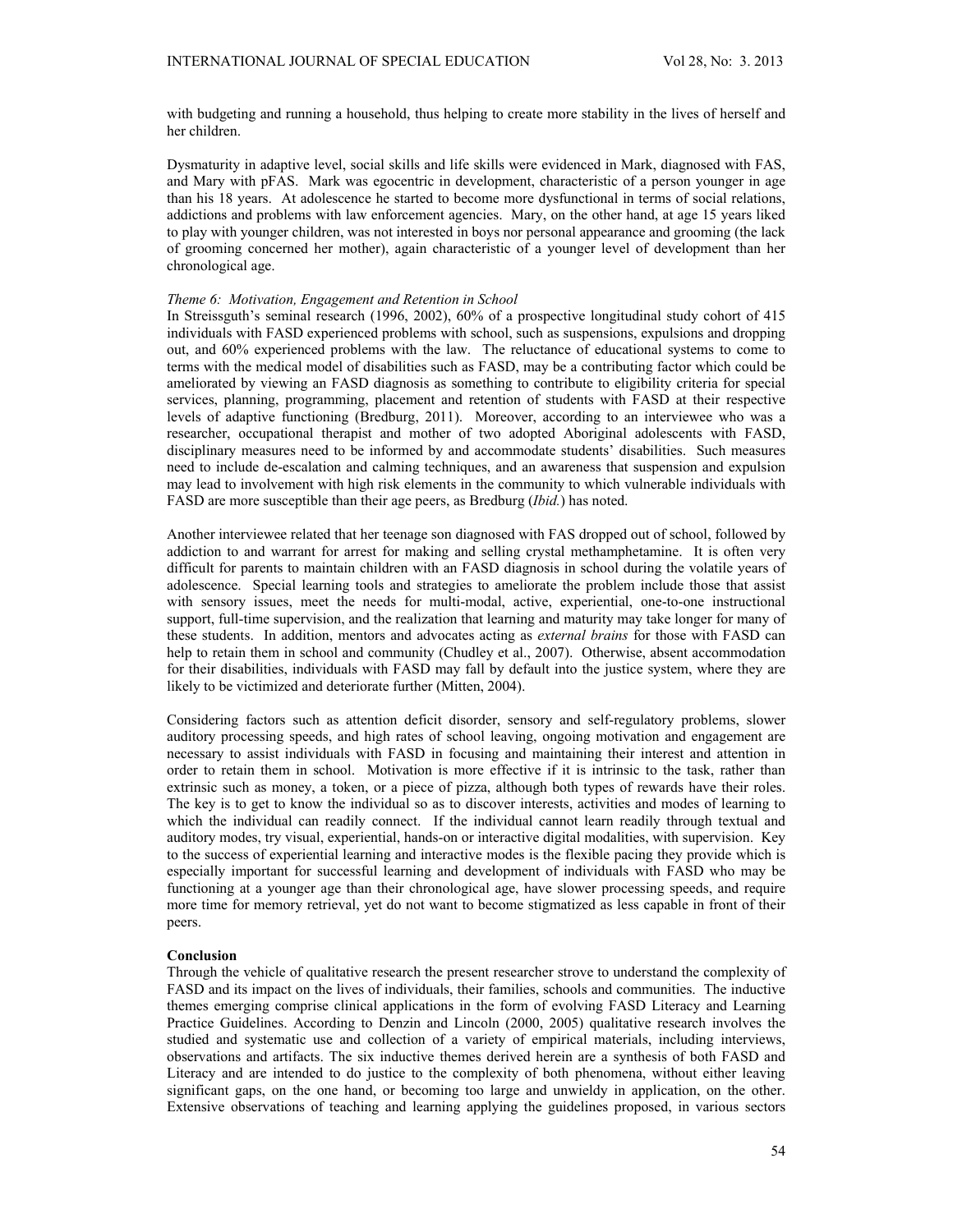(home, school and community) and for various age groups, as well as a comparison of outcomes with conventional methods, are the next steps in moving from practice guidelines to full-fledged FASD pedagogy.

The inductive themes or guidelines derived from the qualitative data are meant to further the translation of research to the clinical or practice level. Moreover, the themes or guidelines are not meant to be applied in a formulaic or mechanistic manner, but rather require discretion of the teacher, parent, caregiver or service provider in selecting and applying the themes on an individual basis, alone or in combination. Often, an ongoing balancing process will be required in their application as the challenge is to balance sometimes disparate requirements of diagnostic brain domains (Lang, 2006) and background factors, with the need to fashion rich, dynamic, holistic literacy curricula and pedagogies for learners with FASD, from a culturally contingent perspective. The application of themes, as noted, may require balancing, for while a learner with FASD may be prone to sensory over-stimulation, he or she may, at the same time, also be attention deficit and so may need an amount of stimulation to become engaged in learning. In addition, the learner may have memory deficits and problems with abstract thinking that require visuals and hands-on activities to reinforce. Having a quiet, pleasant and partially enclosed place with low lighting for the individual to retreat to when over-stimulated may help the learner with FASD to calm down or *slow his or her engine* before incrementally introducing further enriching stimuli. An adjoining room or a partially enclosed, comfortable, softly illuminated playhouse or culturally relevant teepee within the classroom may serve this function.

Significantly, through metacognitive techniques such as modeling and thinking aloud about the strategies used, learners with FASD can progress to manage and monitor their own learning needs and with support gradually move along a gradient to greater independence. The inductively derived FASD and Literacy and Learning Guidelines are intended to be applicable across sectors (home, school, and community) as well as across the life span.

#### **References**

Adnams, C. M., Sorour, P.; Kalberg, W. O.; Kodituwakku, P. W.; Perold, M. D.; Kotze, A.; September, S; Castle, B.; Gossay, J. P.; May, P. W. (2007). Language and literacy outcomes from a pilot intervention study for children with FASD in South Africa. 41(6) *Alcohol* 403-414. doi:10.1016/j.alcohol.2007.07.005

Ayres, A. J. (2005). *Sensory integration and the child, understanding hidden sensory challenges* (25<sup>th</sup> anniversary edition, revised). Los Angeles, CA: Western Psychological Services (original work published 1930): Pediatric Therapy Network.

Bredberg, E. (2009). FASD and education policy: issues and directions. In E. P. Riley, S. Clarren, J. Weinberg, and E. Jonsson (Eds.), *Fetal alcohol spectrum disorder—management and policy perspectives of FASD* (pp. 317-326). Chichester: John Wiley.

Burden, M. J., Westerlund A., Muckle, G., Dodge, N., Dewailly, E; Nelson, C.A., Jacobson, S. W.; & Jacobson, J.L. (2011). The effects of maternal binge drinking during pregnancy on neural correlates of response inhibition and memory in childhood. 35(1) *Alcohol Clin. Exp. Res.*, 69-82. doi:10.1111/j.1530- 0277.2010.01323.x

Cambourne, B. (c. 1996). *The whole story: Natural learning and the acquisition of literacy in the classroom.* Auckland: Ashton Scholastic.

Canadian Institutes of Health Research. (2008). *CIHR guidelines for health research involving Aboriginal people*. Canada.

Chudley, A.E.; Conry, J.; Cook, J.L.; Loock, C.; Rosales, T.; & LeBlanc, N. (2005). Fetal alcohol spectrum disorder: Canadian guidelines for diagnosis. 175 (5 supp) *Canadian Medical Association Journal*, S1-S21. doi:10.1503/cmaj.1040302

Chudley, A. E.; Kilgour A. R.; Cranston, M.; & Edwards, M. (2007). Challenges of diagnosis of fetal alcohol spectrum disorder in the adult. 145(3) *American Journal of Medical Genetics, C. Semin. Med. Genetics., 261-272.* doi:10.1002/ajmg.c.30140

Coggins, T.E.; Timler, G.R.; & Olswang, L.B. (2007). Identifying and treating social communication deficits in school-age children with fetal alcohol spectrum disorders. In K. D. O'Malley, (Ed.), *ADHD and fetal alcohol spectrum disorders [FASD]* (p. 161) New York: Nova Science Publishers, Inc.

Coggins, T.E.; Friet, T. & Morgan, T. (1998). Analysing narrative productions in older school-age children and adolescents with FAS: An experimental took for clinical applications, *Clinical Linguistics and Phonetics,* 12 (3), 221-236.

Cohen, L.; Manion, L.; Torreson, K.; Morrison, K.R.M. (2007). Research Methods in Education. Sixth Edition. Routeledge: New York, N. Y.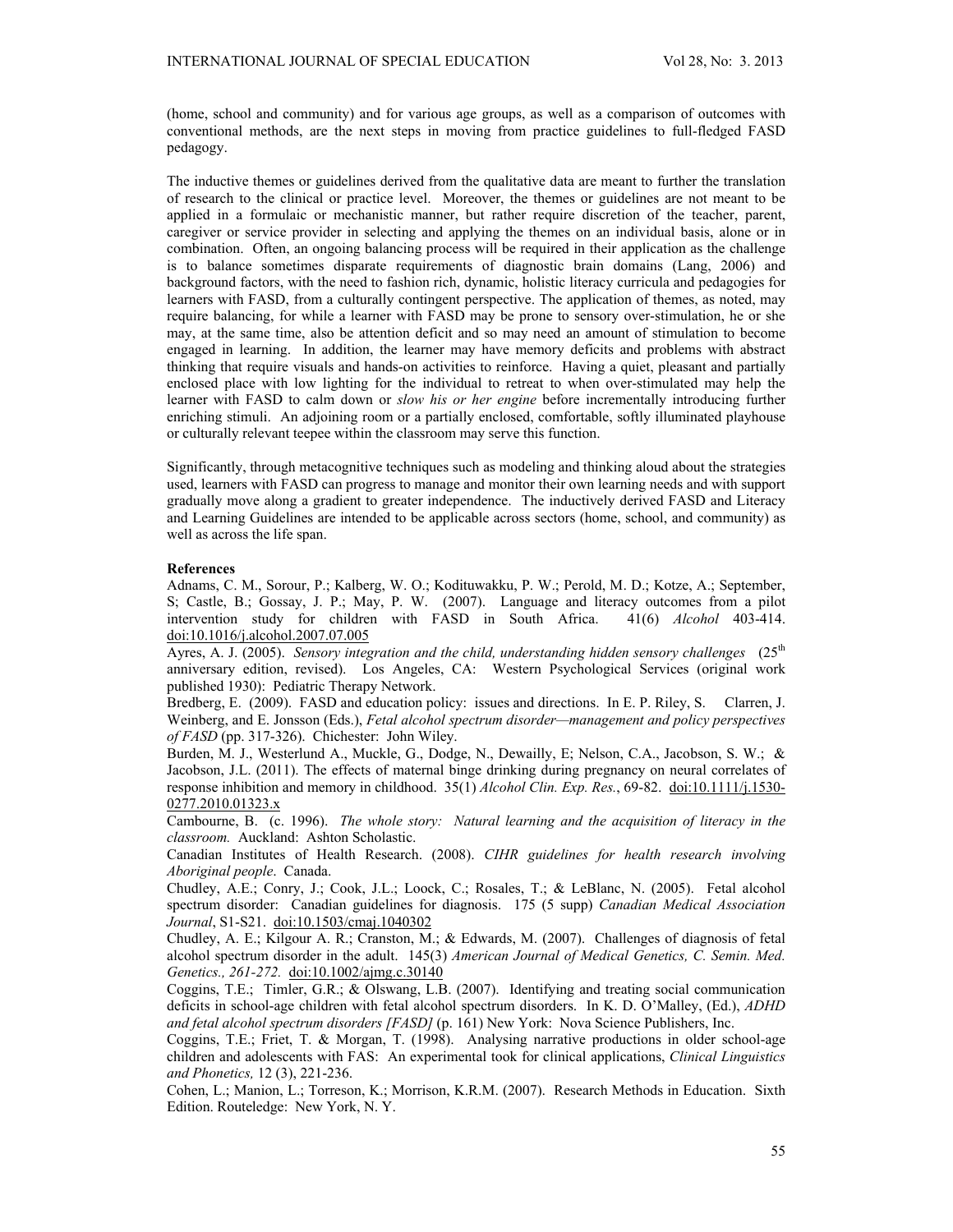Coles, C.D.; Platzman, K.A.; Raskind-Hood, C.L.; Brown, R.T.; Falek, A.; & Smith, I. E. (1997). A comparison of children affected by prenatal alcohol exposure and attention deficit, hyperactivity disorder. Feb. 21, 21(1) Alcoholism: Clinical and Experimental Research, 150. DOI: 10.1111/j.1530- 0277.1997.tb03743.x

Denzin, N.K. & Lincoln, Y.S. (2000). Introduction: The discipline and practice of qualitative research. In N. K. Denzin and Y.S. Lincoln (Eds.) *Handbook of qualitative research* (2<sup>nd</sup> ed., pp. 1-32 ) London: Sage Publications, (1).

 Denzin, N.K. & Lincon, Y. S. (Eds.). (c2005). *The Sage handbook of qualitative research*. Thousand Oaks: Sage Publications.

Dewey, J. (1938). *Experience and education.* New York: MacMillan.

Gardner, H.E. (1983, 1993). *Frames of mind: The theory of multiple intelligences.* New York: Basic Books.

Jewitt, C. & Kress, G. (2003). *Multimodal literacy*. New York: P. Lang.

Kalberg, W. O. & Buckley, D. (2006). Educational planning for children with fetal alcohol syndrome. *Ann Ist Super Sanita 42(1),* 58.

Kanu, Y. (2002). In their own voices. *Alberta Journal of Educational Research*. *48 (2)*, 98-121.

Kolb, B., Gibb, R.. &. Robinson, T.E. (February, 2003). Brain plasticity and behavior. *Current Directions in Psychological Science*, *12 (1)*, 1-5. doi:10.1111/1467-8721.01210

Koren, G., Fantus, E., & Nulman, I. (February 10, 2010). Managing fetal alcohol spectrum disorder in the public school system: A needs assessment pilot. *17(1) Can. J. Clin. Pharmacol.* e79. Retrieved June 17, 2012 at http://www.motherisk.org/FAR/index.jsp.

Kully-Martens, K.; Denys, K.; Treit, S.; Tamana, S.; & Rasmussen C. (2012). A review of social skills deficits in individuals with fetal alcohol spectrum disorders and prenatal alcohol exposure: Profiles, mechanisms, and interventions. 36(4) *Alcoholism: Clinical and Experimental Research*, 568. Doi 10.111/j.1530-0277.2011.01661.x

Lang, J. (June 26, 2006). Ten brain domains: A proposal for functional central nervous system parameters for fetal alcohol spectrum disorder diagnosis and follow-up. e-*JFAS Int.* Retrieved from http://www.motherisk.org/JFAS\_documents/JFAS\_5012\_Final\_e12\_6.28.6.pdf

Malbin, D. (2002). *Trying differently rather than harder.* (2nd ed.). Portland, Oregon: Tectrice.

May, P.A., Gossage, J. P., Kalburg, W.O., Robinson, L.K., Buckley, D., Manning, M. & Hoyme, H.E. (2009). Prevalence and epidemiological characteristics of FASD from various research methods with an emphasis on recent in-school studies. *Dev. Disabil. Res. Rev.,* 15, 176-192.doi:10.1002/ddrr.68

Mitten, R. (2004). *Section 9: Fetal alcohol spectrum disorders and the justice system*. First Nations and Metis Justice Reform Commission of Saskatchewan, Final Report, Volume II, Submissions to the Commission. Retrieved May 24, 2012 from http://www.justice.gov.sk.ca/justicereform/volume2/12section9.pdf

Mitten, H. R. (2011). *Fetal alcohol spectrum disorder, Circles of healing, transformation and reconciliation: Ke ge-na-thee-tum-we-in.* (Doctoral dissertation). Retrieved May 24, 2012 from http://library.usask.ca/theses/available/etd-07182011-151222/unrestricted/RaeMittenPhDThesis.pdf

The New London Group. (1996). A pedagogy of multiliteracies: Designing social futures. 66 (1) *Harvard Educational Review*, ISSN 0017-8055. Retrieved June 12, 2012 from http://wwwstatic.kern.org/filer/blogWrite44ManilaWebsite/paul/articles/A\_Pedagogy\_of\_Multiliteracies \_Designing\_Social\_Futures.htm

Olswang, L. B.; Coggins, T. E.; & Svensson, L. (2007). Assessing social communication in the classroom: Observing manner and duration of performance: *Topics in Language Disorders*, 27(2), 111- 127.

Olswang, L. B.; Swensson, L.; & Astley, S. (Dec., 2010). Observation of classroom social communication: Do children with FASD spend their time differently than their typically developing peers? *Journal of Speech, Language and Hearing Research*, 53, 1687-1703.

Proven, S. L. (March 2-5, 2011). Receptive and expressive language skills in children 0-3 years of age with prenatal alcohol exposure. *Syllabus of the 4th International Conference on FASD*, *Abstracts*, PA 23.

Ryan, S. M. (2006). Instructional tips: Supporting the educational needs of students with fetal alcohol spectrum disorders. 3(2) Article 5, *TEACHING Exceptional Children Plus*, ISSN 0014-4029. Retrieved June 15, 2012 from http://journals.cec.sped.org/tecplus/vol3/iss2/art5/

Ryan, S. & Ferguson, D. (2006). On, yet under, the radar: Students with fetal alcohol spectrum disorders. 72(3) [ISSN 00144029] *Exceptional Children,* 363-379. Retrieved June 16, 2012 http://cyber.usask.ca/login?url=http://search.proquest.com/docview/201106415?accountid=14739

Shanker, S. (2010). Self-Regulation: Calm, alert and learning, 50 *Education Canada* 3. Retrieved June 19, 2012 from http://www.runforlife.ca/wp-content/uploads/2010/10/Education-Canada.pdf